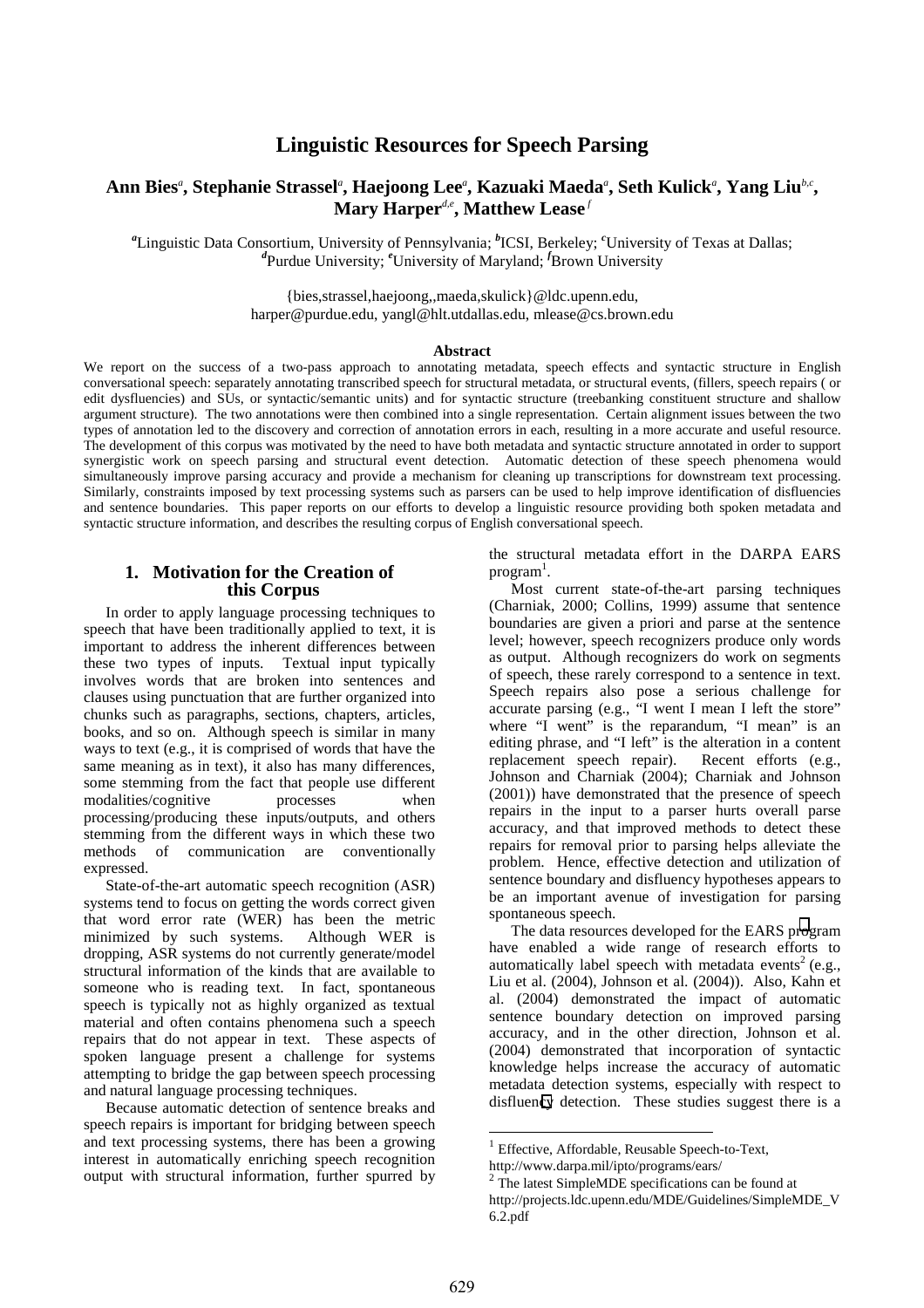good opportunity for exploiting synergy between parsing and structural metadata systems. The 2005 Johns Hopkins University (JHU) Summer Workshop on Parsing and Structural Event Detection (Harper et al., 2005) investigated this synergy given the unified metadata/treebank resource described in this paper. This paper reports our efforts to develop the linguistic resources in support of this workshop effort, and describes the resulting corpus of English conversational speech, annotated for both spoken metadata and syntactic structure.

#### **1.1. Rationale for Developing the Resource**

Due to the dual goals of investigating factors impacting the parse accuracy of conversational speech and the effect of syntactic and other knowledge sources on improving MDE (structural metadata extraction) detection accuracy, it was very important for the Hopkins team to have access to a unified conversational speech resource with consistent metadata markups and parse trees. Although the Switchboard Penn Treebank (LDC99T42) is a very useful resource for our experiments (especially for parser training), there were a number of reasons for developing a new resource:

- Metadata and treebanking annotation specifications have been refined since the Switchboard Penn Treebank.
- Metadata annotation in Switchboard Penn Treebank was done largely without reference to audio (Graff & Bird, 2000).
- Metadata annotated SU boundaries were revised during treebanking in Switchboard Penn Treebank without specific guidelines.
- Fisher (and some Switchboard) transcripts had recently been metadata annotated according to the latest SimpleMDE specifications for EARS (LDC2005T24) and so could be reused (SimpleMDE annotated Switchboard data does not overlap that found in the Penn Treebank).

A recent community evaluation  $(RT-04F^3)$  had previously generated ASR and automatic metadata markup, so having a treebank reference would facilitate the evaluation of parse accuracy in a fully-automated system (i.e., parsing ASR words with automatic metadata markup). Given all of these elements, the new data resource would enable the evaluation of the impact of parsing information on MDE and a comparison with the state-of-the-art MDE system performance.

#### **1.2. Data**

The JHU Speech Parsing Corpus (LDC2005E15) described here was drawn from transcribed English conversational telephone speech originally developed for the DARPA EARS (Efficient, Affordable, Reusable Speech-To-Text) Program. Some of the phone calls come from Switchboard (LDC97S62) but the majority were newly collected for EARS under the Fisher Protocol (LDC2004E16, LDC2004E29, LDC2005E73). The Fisher data was first carefully transcribed by LDC staff using RT-04 Transcription Specification, Version 3.14 (Cieri et al., 2004); for the Switchboard data, ISIP transcripts were used<sup>5</sup>. The data comprised a total of 144 conversations or 140,000 words from the EARS RT04 data, representing 21,000 SUs (or syntactic/semantic units). The following table shows the data size of the dev1, dev2, and eval data sets in number of conversations, number of sentences (i.e., SUs), and number of words. Note that eval is the RT04 evaluation data set, dev1 is the RT03 MDE development and evaluation sets that was used as a development set for RT04, dev2 is an additional development set created for RT04.

|                             | #Conversations | $\#$ SUs | $\#words$ |
|-----------------------------|----------------|----------|-----------|
| dev1                        | 72             | 11k      | 71k       |
| dev2                        | 36             | 5k       | 35k       |
| eval                        | 36             | 5k       | 34k       |
| Table 1. Grass of data sate |                |          |           |

Table 1: Sizes of data sets

In the next two sections, we describe the two-pass approach that was used to produce a metadata annotated treebank to support the workshop experiments. We first describe our efforts for separately annotating transcribed speech for structural metadata (structural events, fillers, speech repairs (or edit disfluencies) and SUs, or syntactic/semantic units) in Section 2. We then discuss how these annotations were leveraged to preparse the corpus prior to annotation of the corpus for syntactic structure (treebanking constituent structure and shallow argument structure) in Section 3. Finally, we discuss how the two annotations were combined into a single representation and some of the issues we faced in Section 4.

#### **2. Structural Metadata Extraction (MDE) Data and Annotation**

Given the transcriptions, the data was annotated for tadata Extraction (MDE). As "metadata" Metadata Extraction (MDE). corresponds to structural events, the information is directly relevant to structural event detection. The goal of MDE is to enable technology that can take raw speech-to-text output and refine it into forms that are more useful to humans and to downstream automatic processes. LDC defined several versions of an MDE annotation task for EARS; the JHU data was annotated to SimpleMDE V6.2 $<sup>6</sup>$ , which contains the following</sup> elements: Fillers (including, e.g., filled pauses and discourse markers), Edit Disfluencies (repetitions, revisions and restarts) and SUs, or syntactic/semantic units. We describe each of these elements below:

**Fillers:** While the term *filler* has traditionally been synonymous with *filled pause* (Taylor, 1996), SimpleMDE uses the term to encompass a broad set of vocalized space-fillers: filled pauses (FPs), discourse markers (DMs), explicit editing terms (EETs), and

l

<sup>3</sup> RT Fall 2004 Evaluation Plan, v14, 8/30/04,

http://www.nist.gov/speech/tests/rt/rt2004/fall/docs/rt04f-evalplan-v14.pdf

 $4$  The RT-04 transcription can be found at

http://www.ldc.upenn.edu/Projects/Transcription/rt-04/RT-04 guidelines-V3.1.pdf

<sup>5</sup> http://www.cavs.msstate.edu/hse/ies/projects/switchboard/

<sup>6</sup> The latest SimpleMDE specifications can be found at

http://projects.ldc.upenn.edu/MDE/Guidelines/SimpleMDE\_V 6.2.pdf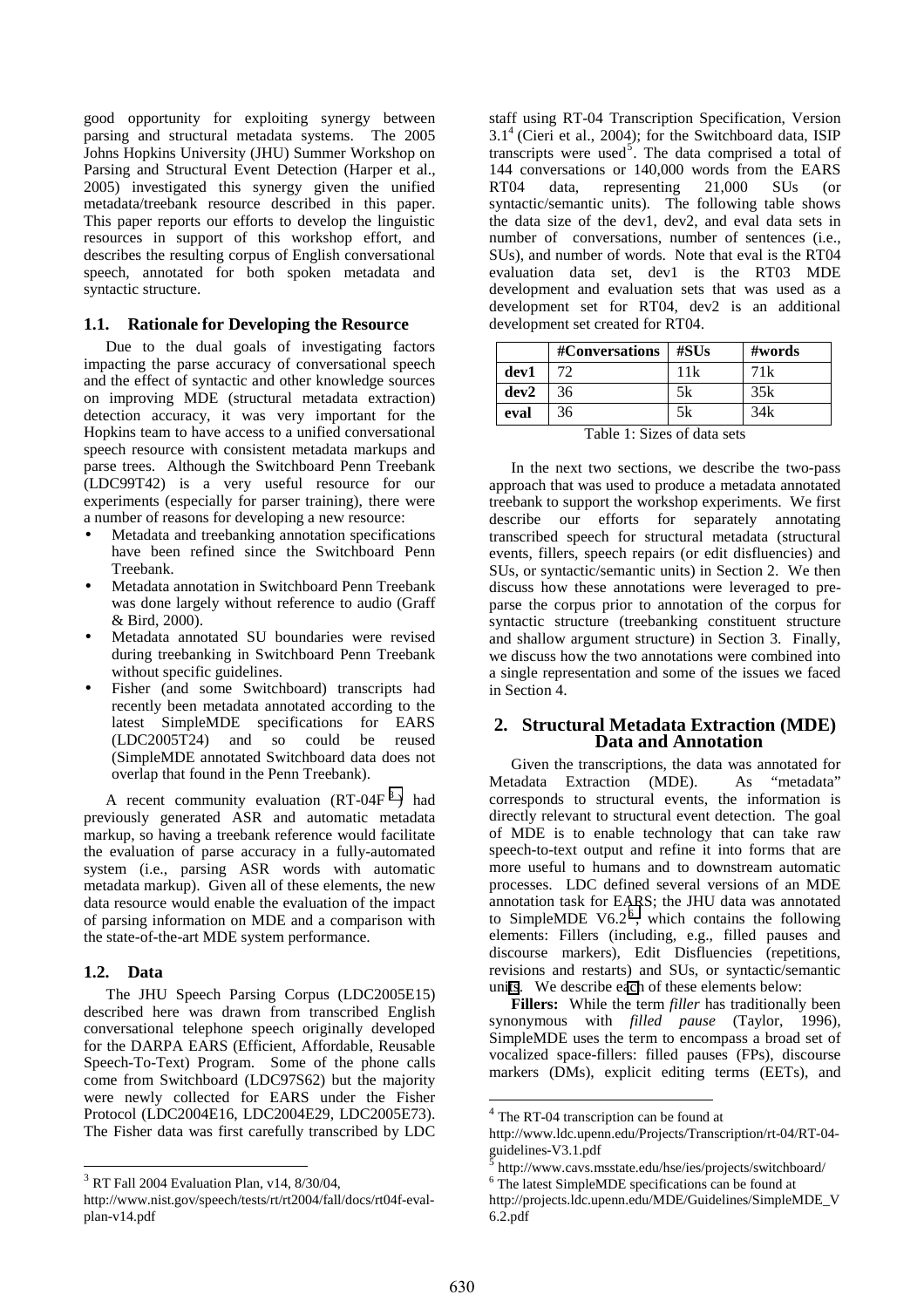asides/parentheticals (A/Ps). Excepting the last category, fillers can be understood as words that do not alter the propositional content of the material into which they are inserted. For example, FPs include nonlexemes, such as *um* or *ah*, that speakers use to indicate hesitation or to maintain control of a conversation. A DM is a word or phrase that functions primarily as a structuring unit of spoken language, such as *actually, now, anyway, see, basically, so, I mean, well, let's see, you know, like, you see*. DMs often signal the speaker's intention to mark a boundary in discourse, like a change in speaker or the beginning of a new topic. There is no exhaustive list of DMs for a given language due to their wide range of functions, colloquial variations, and the difficulty of defining them precisely. Furthermore, words that are used as discourse markers can be used for other purposes. EETs occur during an edit disfluency and consist of an overt statement (e.g., *I'm sorry*) from the speaker recognizing the disfluency. Asides and parentheticals (A/Ps) are different from the other filler types in that they do convey semantic information in the form of a short side comment before returning to the main topic. This may be either on a new topic (asides) or on the same topic of the larger utterance (parentheticals). Both break up the stream of discourse and are often accompanied by noticeable prosodic features.

**Edit Disfluencies:** Edit disfluencies, or speech repairs, occur when a speaker corrects or alters his utterance, or abandons it entirely and starts over. Edit disfluencies have a more complex internal structure than fillers, consisting of the original utterance (reparandum), an interruption point, an optional editing phase and a correction. There are four types of disfluencies annotated in SimpleMDE: repetitions; revisions; restarts; and complex disfluencies, which consist of multiple or nested edits. In Simple MDE, annotators label only the deletable region (DELREG) of the disfluency, which corresponds to the reparandum. In cases where the reparandum contains multiple disfluent utterances, annotators identify the maximal extent of the disfluent portion, starting with the left edge of the first disfluency and continuing to the right edge (IP) of the final disfluency. (Note that this means that the original MDE annotation does not include the extent information or internal IPs for the multiple edit disfluencies that Treebank treats as nested EDITED nodes; see discussion in Section 4.)

**SUs:** One of the goals of MDE annotation is the identification of all units within the discourse that function to express a complete thought or idea on the part of the speaker. Within MDE these elements are called SUs (Syntactic, Semantic or Slash Units). As with disfluency annotation, the goal of SU labeling is to improve transcript readability by presenting information in small, structured, coherent chunks. There are four sentence-level SUs. Statements are complete SUs that function as a declarative statement and are marked with /.; questions are complete SUs that function as an interrogative and are marked with /?. Backchannels are an open class of words uttered by the non-dominant speaker to indicate engagement in the conversation and are marked with /@. Incomplete SUs occur when an utterance does not constitute a grammatically complete sentence, phrase or continuer, and does not express a

complete thought; these are marked with /-. To enhance inter-annotator consistency, there are also sentenceinternal clausal and coordinating SUs  $($ , and  $/$ &).

# **3. Syntactic (Treebank) Parsing and Annotation Process**

Using the existing the MDE annotations for guidance, the data were next annotated for syntactic structure. Treebank annotation was performed in accordance with existing guidelines for treebanking conversational telephone speech (Bies et al. 1995; Taylor 1995), in addition to more recent revisions to guidelines for treebanking (Bies et al., 2005).

Manual treebanking was preceded by the generation of automatic parse trees. Prior to automatic parsing, the first challenge was to convert the existing MDE annotations in RTTM format (a format developed by NIST for the EARS Program that labels each token in the reference transcript according to the properties it displays (e.g., lexeme versus non-lexeme, edit, filler, SU)) into a format appropriate for the parser such that it would generate accurate parses in a form that would require as little hand modification by the Treebank team as possible.

To provide high quality parses, we created scripts<sup>7</sup> to separate the edited material from the fluent part of each SU prior to parsing it using the MDE annotations, and then we parsed the edits and reinserted them into the tree for presentation to the annotators. Some important issues are listed below:

- We tokenized the words in SUs using  $LDC$ 's script<sup>8</sup>. We later found that this was incomplete due to the interaction between partial words and contractions. This issue was addressed during the summer workshop.
- We chose to maintain all of the punctuation provided in the markup in the SU for parsing because it was likely to enhance parse accuracy and was expected to appear in the final tree annotations.
- For parsing complex edits, we concatenated the contiguous edits into one unit for parsing. In a few cases, edits occur across SUs in MDE annotations.
- Special treatment was required in our scripts for regions unannotated for MDE, complex edits, and SUs that were comprised solely of edited material.
- We used "EDITED" as the non-terminal tag for edit regions inserted into the fluent parse trees. Additionally we added a terminal node for the IP  $($ (DISFL-IP +) at the end of the edits in an attempt to make the tree follow the conventions used in the Switchboard Treebank.

The initial parse trees were produced using Charniak's parser (Charniak, 2000), which was trained on Switchboard and supplemented with Wall Street Journal data (with a 4-1 ratio). The choice of training materials was based on two considerations: Fisher data was known to differ from Switchboard data, and we

l

 $7$  We would like to acknowledge Jeremy Kahn for providing advice and scripts that were adapted to generate the parse trees provided to the LDC treebanking team.

<sup>8</sup> http://www.cis.upenn.edu/~treebank/tokenizer.sed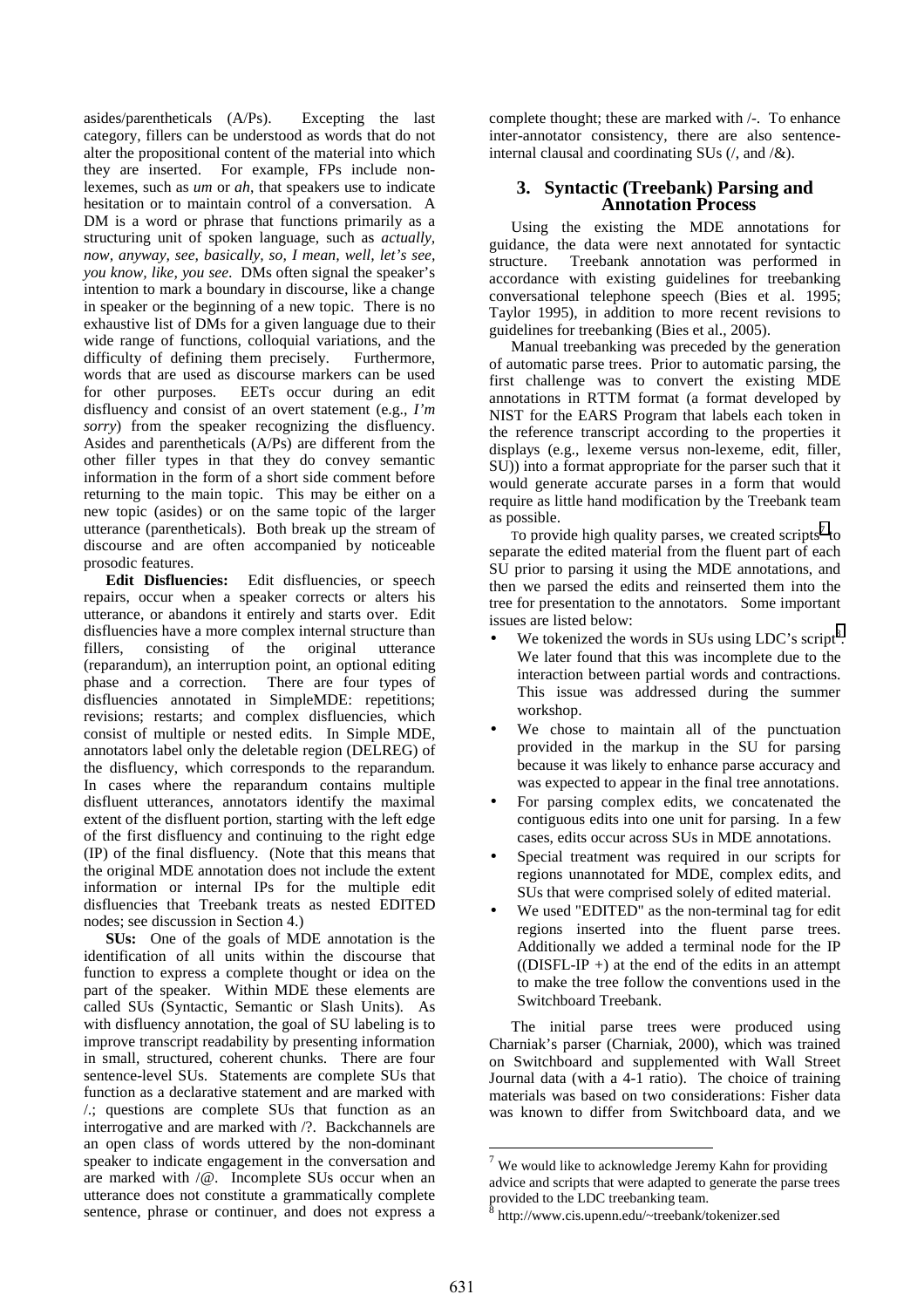would be largely parsing cleaned up sentences given the high quality metadata markups. Because the input to the parser was cleaned of edits, we also cleaned up the Switchboard trees used to train the parser. By hand, we fixed a few treebanking errors that caused problems for training the parser (e.g., missing top level parentheses, a pre-terminal used as a non-terminal). We also developed a perl script to clean up the parse trees used for training. In particular, we:

- removed CODE lines,
- promoted children of TYPO and then removed the TYPO bracket,
- removed XX constituents and edited constituents,
- removed DFL, IP, RM, and RS constituents,
- for  $A|B$  and  $A^{\wedge}B$  non-terminal constructions, we kept the A and discarded the B alternative,
- removed remaining carets on non-terminals (e.g., ^A became A).

We used the same parser as was used for the fluent portion of each SU to parse the edits, largely due to the fact that edits in Switchboard comprise a relatively small training resource. We also evaluated the quality of the edit parses produced for several conversation sides and found them to be adequate.

After the fluent portions of the SUs and the edits were parsed, the edits were reinserted by script. The parse trees were then output for each conversation side into a separate file. We generated a parse tree for each SU in each conversation side, using the following format:

*SU-ID word-transcript-with-metadata-tags parse-tree*  Note that SU-ID was made up of conversationside\_t1\_t2\_subtype, where t1 was the starting time for this SU, and t2 is the ending time for this SU, both shown in milliseconds; subtype was the SU subtype. Note that in some cases the SU subtype was unannotated. In the transcripts, the metadata tags for filled pauses and discourse markers (<FL\_ST> and <FL\_END>) and edit disfluencies (<EDIT\_ST> and <EDIT\_END>) were maintained.

We then augmented the resulting parses with function tags using the Bikel parsing engine<sup>9</sup> (Bikel, 2004) as modified by Kulick (Gabbard et al., 2006), to add semantic function information without altering the parse provided in a novel use of the constraint system built into the parser. This improved the parses given to the annotators and decreased the number of manual corrections necessary.

Treebank annotation was performed in accordance with existing guidelines for treebanking conversational telephone speech (Bies et al. 1995; Taylor 1995), in addition to more recent revisions to guidelines for treebanking (Bies et al., 2005). The treebank annotation included nested EDITED regions for restarts and other repairs, as specified in the existing guidelines for treebanking conversational telephone speech. The contrasts markedly with the MDE annotation of Edit Disfluencies, where only the maximal deletable region of the disfluency is marked and multiple disfluent utterances are not nested.

Treebank annotators had access to the MDE markup during the annotation process, and MDE disfluency annotations were followed whenever possible in the treebank annotation. However, when the MDE annotation was found to be in error, the treebank annotation took precedence and the MDE annotation was automatically corrected.

To establish correspondence between Treebank tokens and MDE tokens, unique tokens IDs from the original MDE annotation files were mapped to the Treebank files. The two token sequences were aligned using a simple algorithm to obtain an N-to-1 mapping. Using this mapping, each Treebank token of the form (*part-of-speech* word) was extended to (*part-ofspeech*:[MDE\_ID] word), thus creating a consistent mapping.

#### **4. Ensuring Agreement between MDE and Syntactic Annotation Levels**

One additional challenge is the existence of discrepancies between the MDE and Treebank treatments of structural metadata. Combining the MDE and Treebank annotations required aligning the two types of annotation at a variety of levels. For the most part, however, the MDE and Treebank annotations agreed:

- MDE SUs were 100% preserved as top level syntactic nodes (primarily S) in treebanking.
- Tokenization followed Treebank requirements.
- MDE edit disfluency spans were mostly preserved in the Treebank, with minor modifications (which were copied back to MDE). Nested EDITEDs and their associated IPs were annotated in the Treebank and copied back to MDE.
- MDE filler annotation was considered during treebanking, and followed if possible.
- Other small orthographic inconsistencies (capitalization and spelling) were not resolved but were documented.

### **4.1. Tokenization**

When tokenization differences emerged it was necessary to follow Treebank guidelines so that the correct constituents were produced, but we were also careful to maintain alignment between MDE and the original parses. For example, a word that includes a clitic, such as *don't* or *it's,* is a single token under MDE annotation unless the clitic is part of an edit dysfluency, but must always be two tokens (*do* and *n't*; *it* and *'s*) for Treebank annotation, since the two tokens receive different part-of-speech tags. In addition, for *it* and *'s*, *it* must be marked as the subject and *'s* as the head of the verb phrase, so there is also a syntactic phrase boundary between the two tokens, e.g.:

(S (NP-SBJ it) (VP 's

$$
(NP-PRD a book))
$$

In these cases, we followed Treebank tokenization and adjusted the MDE tokenization.

In order to align the timestamps in the MDE annotations with the Treebank annotation in these cases, we simply split the time interval of the original token in

<sup>9</sup> Publicly available at

http://www.cis.upenn.edu/~dbikel/software.html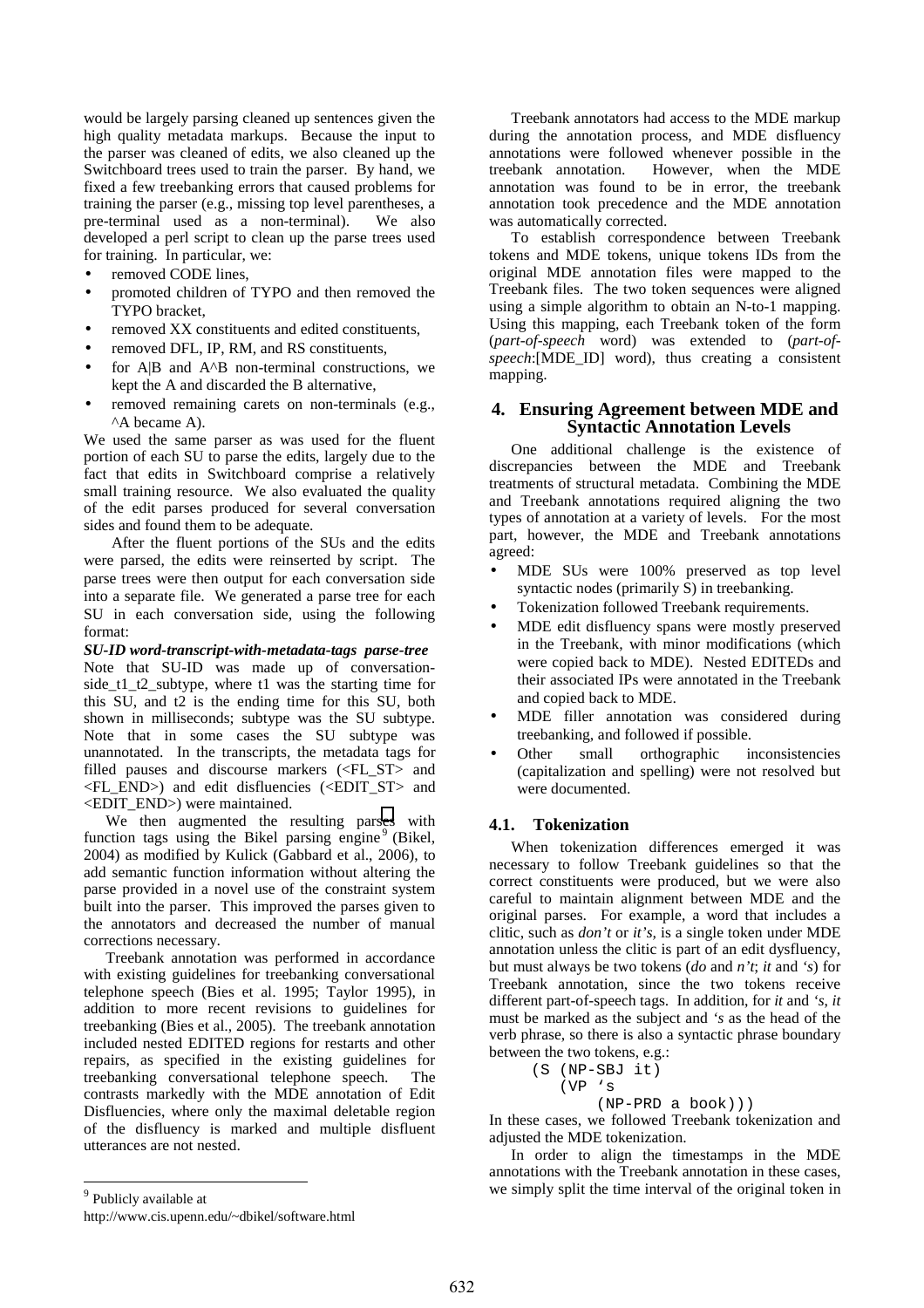half (for something needing to be tokenized into two pieces).

## **4.2. Orthographic Differences**

The following differences were discovered and documented, but as we decided not to change either MDE or Treebank annotation, these differences remain unresolved in the corpus. There were some differences between the treebank and MDE tokens having to do primarily with the word form of abbreviations in MDE. The word form of an abbreviation in MDE included the period marking abbreviation – so, "b." would have the word form "b." in MDE annotations. However, if an abbreviation is a sentence final word, the period could be split off as final punctuation for the Treebank. Hence, the treebank "word" in these cases would be simply "b" (separated from the period).

Capitalization used during transcription was not updated to agree with MDE annotation. In particular, the transcribers capitalized the word they thought started an SU. When the SUs were annotated under MDE guidelines, the original capitalization remained, even if a given word did not actually start an SU any longer.

## **4.3. Alignment of Nested Disfluencies**

Differences also emerged in the treatment of nested disfluencies, which are permitted by Treebank but were not annotated as part of the SimpleMDE task. These are cases where, for example, there are multiple restarts or repairs of a single phrase. SimpleMDE annotates such multiple restarts all together as a single deletable region (DELREG). Treebank, on the other hand, annotates each restart as an EDITED node, and multiple restarts are annotated as nested EDITED nodes. Since each EDITED node or DELREG ends with a marked disfluency insertion point (DISFL-IP), Treebank annotation requires more IPs than MDE annotation does. These nested elements were added during Treebank annotation, and the additional IPs were automatically inserted into the MDE annotation based on the EDITED node annotation in the Treebank.

# **4.4. Agreement of Filler Annotations**

One significant difference emerged in inspecting annotation agreement of fillers. In the case of filled pauses, Treebank and MDE guidelines are well aligned, though some mismatches resulted due to annotation or transcription error. More significant differences were found, however, reflecting differences in annotation standards and ambiguity between them. In addition to ensuring data is given the same interpretation at all levels of annotation, resolving inconsistencies supports establishment of canonical vocabulary for the community, and developing consistent resources for training and evaluating speech processing systems. To this end, we have studied guidelines and data for two corpora that have been both disfluency annotated and treebanked: the Switchboard Penn Treebank and the JHU Speech Parsing corpus. This has led us to develop a preliminary extension to existing treebanking guidelines.

Existing treebanking guidelines are as follows:

- **FPs** are bracketed INTJ and include *uh, um*, etc.
- **DMs** are usually bracketed INTJ. Examples include *well, like, now, see, say, actually*, etc. The DM *you know* is labelled PRN.
- **EETs** are bracketed PRN. Examples include *I mean, excuse me*, etc.
- **Asides** are bracketed PRN.
- **Continuers and assessors** are bracketed INTJ. Examples include *uh-huh, huh, really, exactly, right, yeah, oh, okay*, etc.

Note that the INTJ and PRN constituent types are reused across multiple SimpleMDE categories. This means a bijective mapping between SimpleMDE and syntactic annotations is not possible. While syntactic conventions with regard to INTJ and PRN could certainly be revised, this could require correction of a large amount of existing data. Instead, forgo the desired bijective mapping and accept a more practical compromise for correcting existing treebanks.

- 1. A word should descend from INTJ in the tree if it is SimpleMDE annotated as a single-word filler.
- 2. A phrase (i.e., group of contiguous words) should descend from PRN in the tree if it is SimpleMDE annotated as a phrasal filler.
- 3. Common single-word fillers, such as *like, so, well, actually*, and *now*, etc., should rarely descend from INTJ if they are not SimpleMDE annotated as single-word fillers.
- 4. Common phrasal fillers, such as *you know* and *I mean*, etc., should rarely descend from PRN if they are not SimpleMDE annotated as phrasal fillers.

The first two rules give a simple unidirectional mapping from SimpleMDE to tree annotation. The latter two rules provide an admittedly weak safety net for catching annotation inconsistency with common fillers. These rules are not completely implemented in the current corpus, but could be in future versions.

# **5. Analysis of the Two-Pass Process Case Study**

The development of this corpus was motivated by the need to have both metadata and treebank annotation in a single representation. The two pass annotation process came about as the result of quickly adding new treebank annotations for this purpose to a corpus that had previously been annotated for metadata. had previously been annotated for metadata. Nonetheless, the two pass approach of marking metadata and then doing the treebanking was found to have certain advantages, in spite of the alignment issues discussed in the previous section.

- Separating the MDE and treebank annotation allows annotators to focus on a single level and type of annotation. This simplifies each annotation task.
- Using the MDE annotations (from the first of the two annotation passes) to separate fluent from disfluent speech allows for improved automatic parsing of each. Higher quality automatic parses greatly reduce the difficulty of treebank annotation and noticeably improve the speed of treebank hand correction (improving the second of the two annotation passes).
- Alignment issues between MDE and treebank annotation led to the discovery and correction of annotation errors in both MDE and treebank,